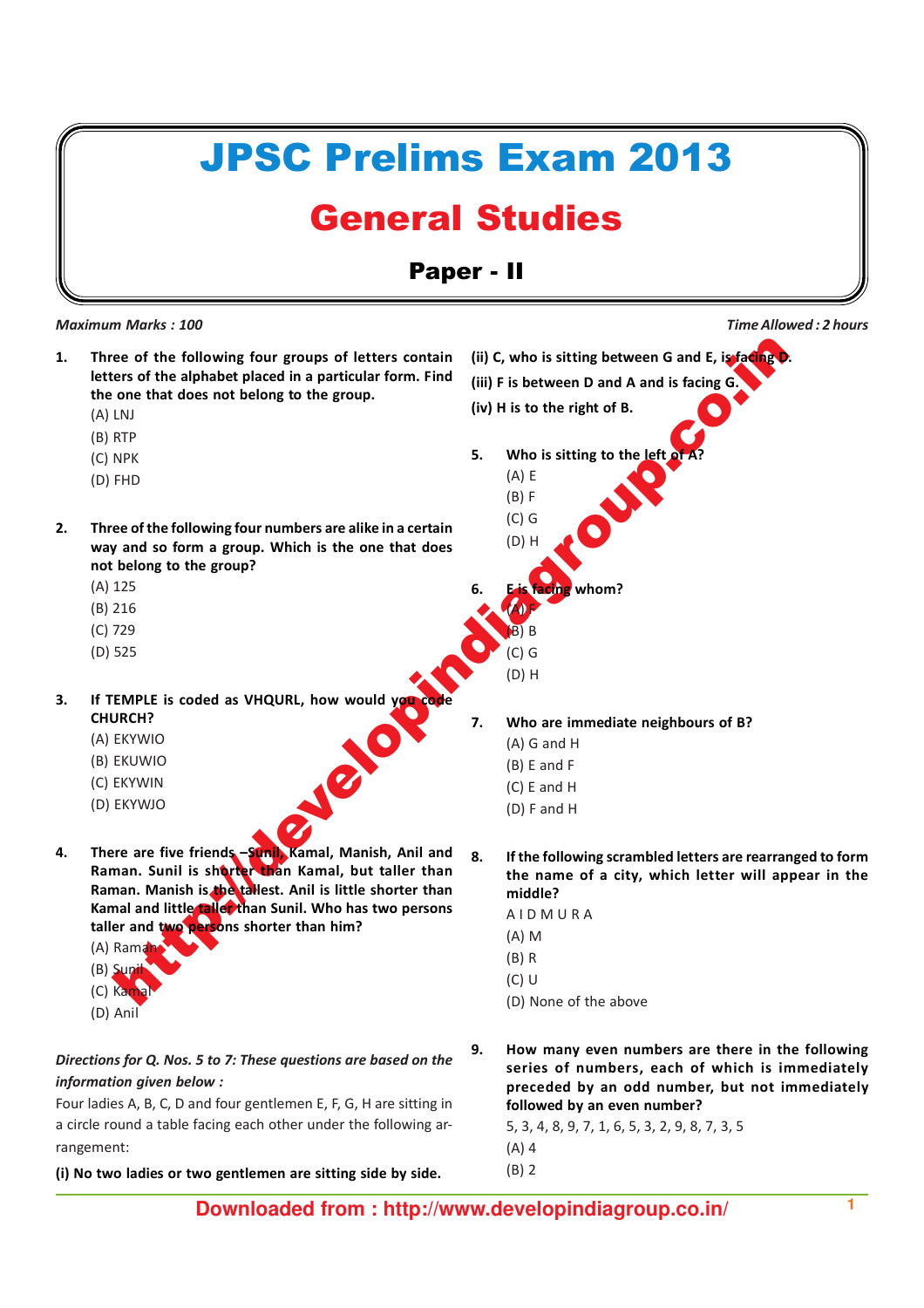- (C) 1
- (D) 3
- 10. Find out the missing number from the following series:
	- 101, 100, ––, 87, 71, 46
	- (A) 92
	- (B) 88
	- (C) 89
	- (D) 96
	-
- 11. Find out the wrong number in the pattern of the following series:

864, 420, 200, 96, 40, 16, 6

- (A) 420
- (B) 200
- (C) 96
- (D) 40

(A) 3 (B) 9 (C) 1 (D) 2

(A) 18  $(B) 16$ (C) 22 (D) 26

- 12. Find the missing number in one of the following figures
	- on the pattern given in the adjoining figure:

13. How many triangles are there in the following figure?

(A) 24

- (B) 16
- (C) 8
- (D) 10

15. How many smaller cubes will have at least two surfaces painted with red colour?

- (A) 4
- (B) 8
- (C) 32
- (D) 24

16.

Directions for Q. Nos. 16 and 17: Out of the four given figures, three are similar in a certain way. One figure is not like the other three. Find out the figure wh<mark>ich d</mark>oes not belong to the group of three, i.e., which does not share the common characteristics with the other three figures.



 18. A dice has been thrown four times and produces - the following results shown in figures (i) to (iv):



Which number will appear opposite to the number 3?

- (A) 4
- (B) 5
- (C) 6
- (D) 1
- 19. The figures (i) and (ii) given below show the two different positions of a dice. Which number will appear on the opposite face of number 5?



- Directions for Q. Nos. 14 and 15: A cube of side 4 cm is painted red on all of its surfaces and then divided into various smaller cubes of side 1 cm each. The smaller cubes so obtained are now separated.
- 14. How many smaller cubes have no face coloured?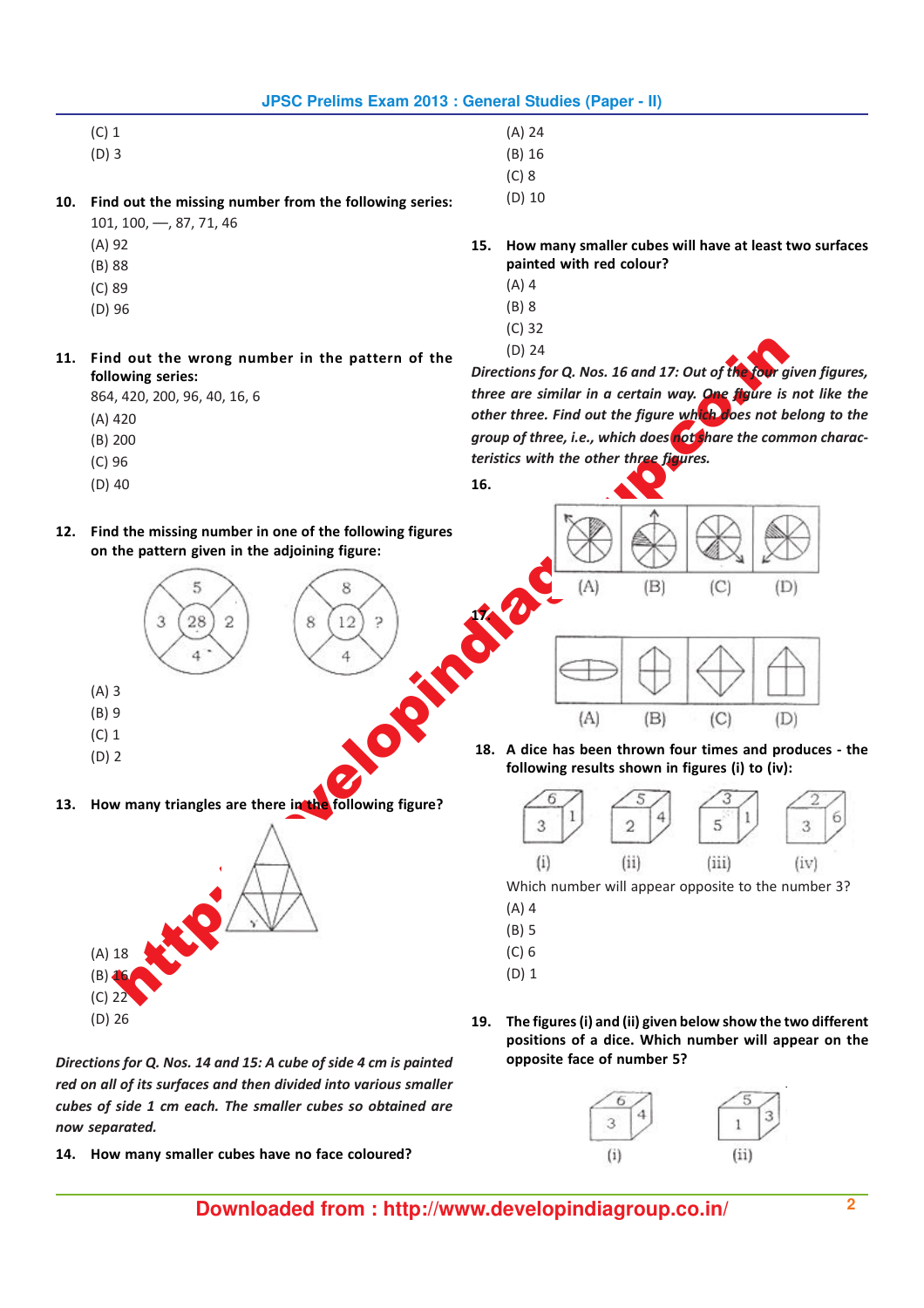- (A) 1
- (B) 3
- (C) 4
- (D) 2
- 20. Out of a total of 120 musicians in a club, 5% can play all the three instruments-guitar, violin and flute. It so happens that the number of musicians who can play any two and only two of the above instruments is 30. The number of musicians who can play the guitar alone is 40. What is the total number of those who can play violin or flute alone?
	- (A) 30
	- (B) 38
	- (C) 44
	- (D) 45

Use the total since the state of the distribution in the state of the state of the state of the state of the state of the state of the state of the state of the state of the state of the state of the state of the state of Directions for Q. Nos. 21 and 22: In each of the following questions, a statement is given followed by two conclusions numbered I and II. You have to take the statement to be true. Read both the conclusions and decide which of the two or both follow(s) from the given statement. Give your answer as

- (A) if only Conclusion I follows
- (B) if only Conclusion II follows
- (C) if neither Conclusion I nor II follows
- (D) if both Conclusions I and II follow

### 21. Statement :

Any young man, who makes dowry a condition for marriage, discredits himself and dishonours womanhood.

Conclusions :

I. Those who take dowry in marriage should be condemned by society.

II. Those who do not take dowry in marriage respect womanhood.

22. Statement :

The Chief Minister emphasised the point that the government will try its best for the development of farmers and rural poor.

# Conclusions :

I. The former government had not tried seriously for the development of these people.

II. This government will not try seriously for the development of urban poor.

- 23. 'Milk' is related to 'Cream' in the same way as the words in the pair
	- (A) College: Students
	- (B) Clay: Pottery
- (C) Fruit: Glucose
- (D) None of the above

Directions for Q. Nos. 24 and 25: In making decisions about important questions, it is desirable to distinguish between a 'strong' argument and a 'weak' argument. Each question below is followed by two arguments numbered I and II. You have to decide which of the arguments is 'strong' and which is 'weak'. Give your answer as

- (A) if only Argument I is strong
- (B) if only Argument II is strong
- (C) if neither Argument I nor II is st
- (D) if both Arguments I and II are str

24. Statement :

Should the maintenance of all roads in the big cities be entrusted to private companies?

Arguments :

I. Yes, this is the only way to ensure good conditions of the roads throughout the year.

II. No, private companies are not capable of maintaining all the roads.

Statement :

Should jobs be delinked with academic degrees and diplomas?

Arguments :

I. No, a very large number of persons with meagre academic qualification will apply.

II. No, importance of higher education will be diminished.

Directions for Q. Nos. 26 and 27: Each of the questions below has a set of Assertion (A) and Reason (R). Mark your answer as

- (A) if both A and R are true and R is the correct explanation of A
- (B) if A is true but R is false
- (C) if both A and R are true but R is not the correct explanation of A
- (D) if A is false but R is true
- 26. Assertion (A) : India has a tropical monsoon type climate. Reason (R) : India is located exactly between the tropical latitudes.
- 27. Assertion (A) : Earthworms are not good for agriculture. Reason (R) : Earthworms break down the soil into fine particles and make it soft.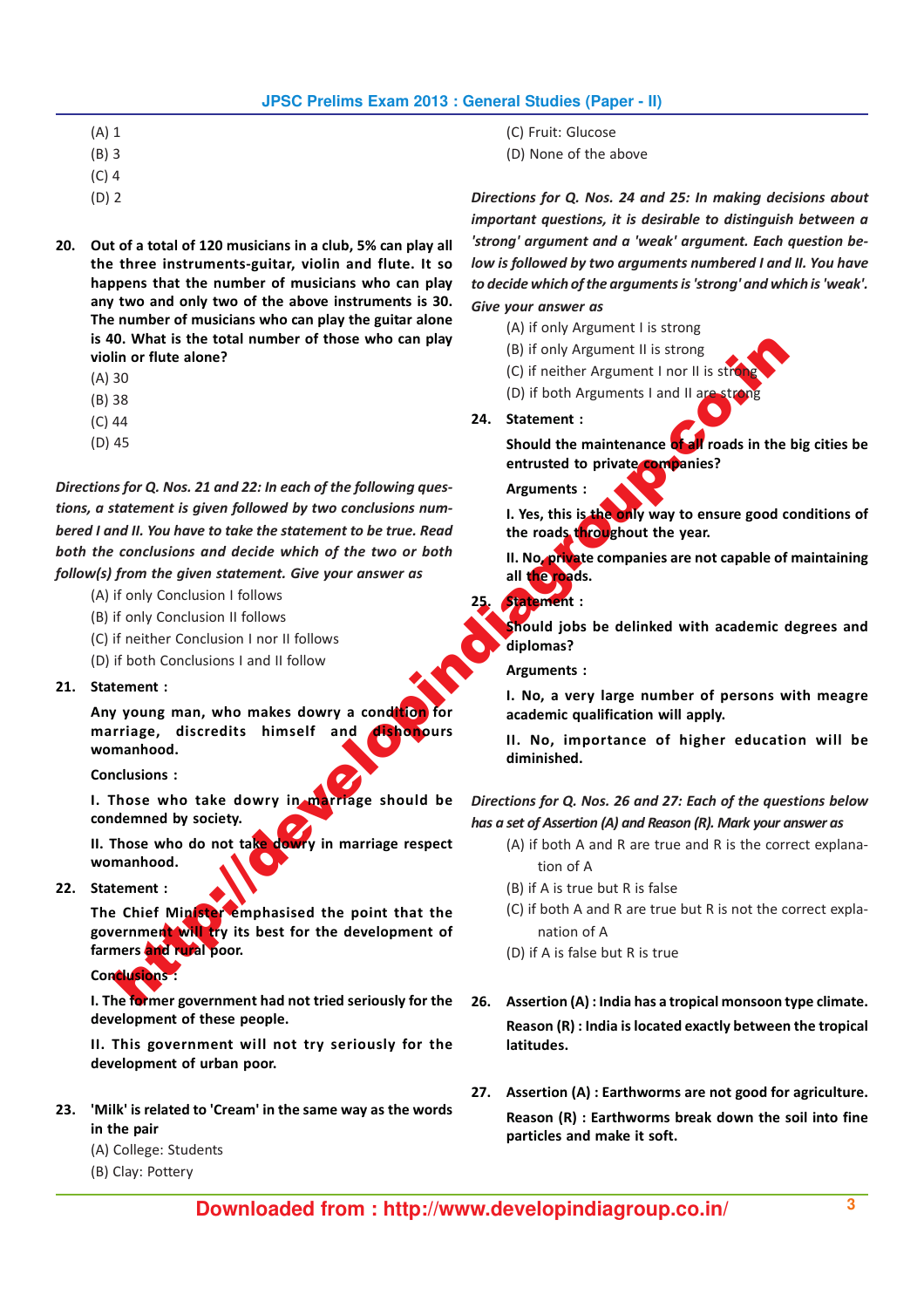Directions for Q. Nos. 28 and 29: In each of the two questions, three out of the four sets of numbers follow the same pattern. You have to find the set that does not follow the pattern of the other three.

28.

(A) 3(58)7

(B) 1(10)3

- (C) 2(20)4
- (D) 5(51)6

29.

- (A) 8(39)5
- (B) 7(48)1
- (C) 5(17)2
- (D) 9(45)6

S(39)5<br>  $(32)$ 5<br>  $(43)$ <br>  $(54)$ <br>  $(54)$ <br>  $(55)$ <br>  $(56)$ <br>  $(60)$ <br>  $(70)$ <br>  $(80)$ <br>  $(80)$ <br>  $(90)$ <br>  $(90)$ <br>  $(90)$ <br>  $(90)$ <br>  $(90)$ <br>  $(90)$ <br>  $(90)$ <br>  $(90)$ <br>  $(90)$ <br>  $(90)$ <br>  $(90)$ <br>  $(90)$ <br>  $(90)$ <br>  $(90)$ <br>  $(90)$ <br>  $(90)$ <br>  $(90$ Directions for Q. Nos. 30 and 31: Arrange the five given words (1-5) in a meaningful logical order and then select the appropriate sequence from the alternatives (A), (B), (C) and (D) provided below the group of words.

- 30. 1. Poverty ; 2. Population; 3. Death ; 4. Unemployment; 5. Disease.
	- (A) 3, 4, 2, 5, 1
	- (B) 2, 4, 1, 5, 3
	- (C) 2, 3, 4, 5, 1
	- (D) 1, 2, 3, 4, 5
- 31. 1. Punishment; 2. Prison; 3. Arrest; Judgement.
	- (A) 5, 1, 2, 3, 4
	- (B) 4, 3, 5, 2, 1
	- (C) 4, 3, 5, 1, 2
	- (D) 2, 3, 1, 4, 5
- 32. Replace the sign  $\binom{3}{1}$  in the following sequence of numbers with appropriate alternative:

 $42:56::$ (A) 132 (B) 136 (C) 140

- (D) 18
- 33. Three out of the following four pairs of numbers have the same relationships. Find the odd man out.
	- (A) 4, 63
	- (B) 1, 0
	- (C) 2, 15
- - (D) 5, 124
- 34. Enzymes are
	- (A) fats
	- (B) RNA
	- (C) proteins
	- (D) None of the above

# 35. Which one was the first successful cloned animal?

- (A) Sheep
- (B) Gibbon
- (C) Rabbit
- (D) None of the above
- 36. Light-year is the unit of
	- (A) energy
	- (B) intensity
	- (C) age
	- (D) distance
- 37. Which one of the following is the richest source of protein?
	- (A)

 $nn$ 

D) None of the above

nut

### Which metal is present in insulin?

- (A) Tin
- (B) Copper
- (C) Zinc
- (D) Aluminium

# 39. Which of the following is not optically active?

- (A) Glycine
- (B) Alanine
- (C) Serine
- (D) All of the above

40. Natural rubber is a polymer of

- (A) butadiene
- (B) ethylene
- (C) isoprene
- (D) styrene
- 41. Which of the following is a carrier of parasite Plasmodium?
	- (A) Mosquito
	- (B) Fly
	- (C) Lice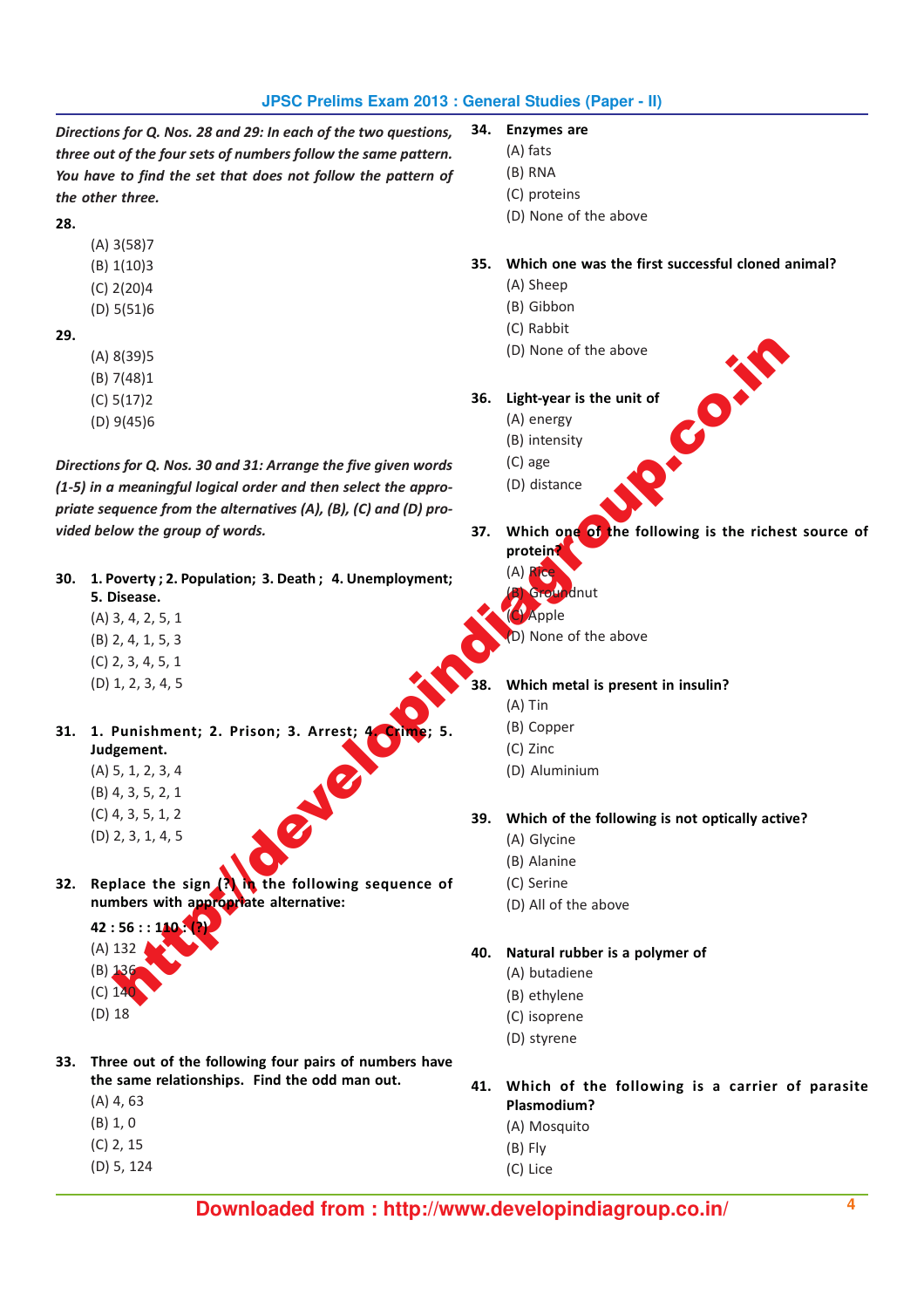- (D) All of the above
- 42. Which of the following is digested by the help of saliva?
	- (A) Protein
	- (B) Starch
	- (C) Fibre
	- (D) None of the above

# 43. Which is not a Lewis acid?

- (A) AlCl3
- (B) BF3
- (C) NH3
- (D) FeCl3
- 44. Which enzyme can catalyse the conversion of glucose to ethanol?
	- (A) Zymase
	- (B) Invertase
	- (C) Maltase
	- (D) Diastase

45. Which of the following is a common refrigerant used in domestic refrigerator?

- (A) Neon
- (B) Oxygen
- (C) Freon
- (D) None of the above
- 46. The separation of cream from milk by churning is due to
	- (A) gravitational force
	- (B) cohesive force
	- (C) centrifugal force
	- (D) None of the above
- 47. Which electromagnetic radiation is used in remote control of a television?
	- (A) Infrared
	- $(B)$  Ultrav
	- $(C)$  Mic
	- (D) None of the above

# 48. The reason of climate change is mainly due to

- (A) greenhouse gases
- (B) depletion of ozone layer
- (C) pollution
- (D) All of the above

### 49. Which of the following is responsible for global warming?

- (A) Methane
- (B) Carbon dioxide
- (C) Water vapour
- (D) All of the above

# 50. Which of the following is/are responsible for acid rain?

- (A) Carbon dioxide
- (B) Carbon monoxide
- (C) Propane
- (D) Nitrous oxide and sulphur dioxide
- 51. The viscous nature of human blood
	- (A) proteins in blood
	- (B) platelets in plasma
	- (c) RBC and WBC in blood
	- (D) All of the above
- 52. Which gas is used in the purification of drinking water?
	- (A) Helium  $(B)$  Ch
	- (C) Fluorine
		- n dioxide
	- Which one of the following is an artificial ecosystem?
		- (A) Pond
		- (B) Crop field
		- (C) Forest
		- (D) None of the above
- New York (S) Distribution of the above<br>
Net above<br>
Sixthe any me can catalyse the conversion of glucose<br>
FeCi3<br>
in enzymes can catalyse the conversion of glucose<br>
(A) predicts in blood<br>
(B) and of the above<br>
Matasse<br>
Matas 54. Which one of the following is responsible for differentiation between Gram-positive and Gramnegative bacteria?
	- (A) Cell membrane
	- (B) Cell wall
	- (C) Ribosome
	- (D) None of the above

55. Which disease is caused by the fungi?

- (A) Polio
	- (B) Dermatitis
	- (C) Cholera
	- (D) None of the above
- 56. Which one of the following is responsible for the red colour of tomato?
	- (A) ?-Carotene
	- (B) Anthocyanin
	- (C) Lycopene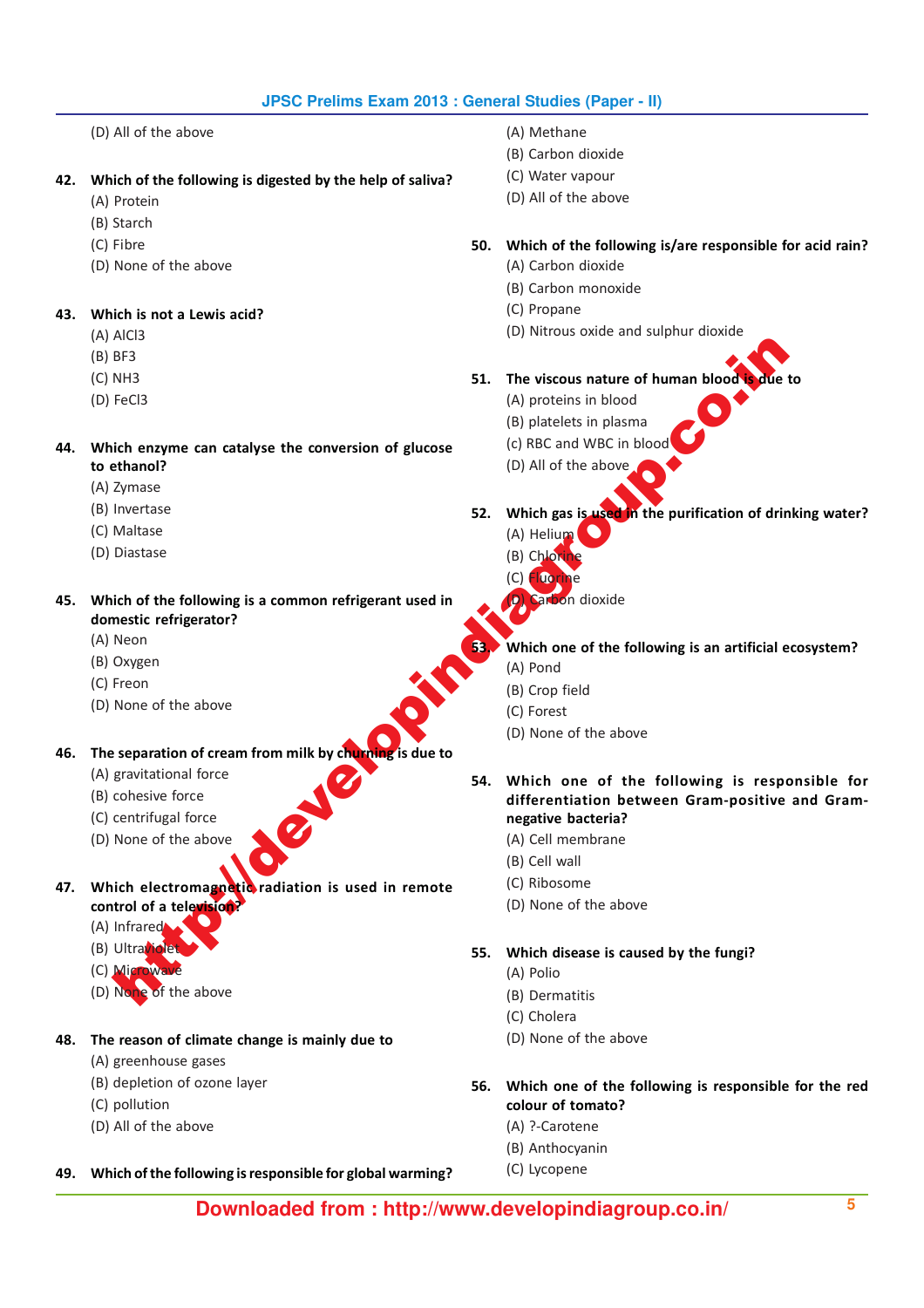(D) None of the above

- 57. The 47th Jnanpith Award winner Pratibha Ray writes in which language?
	- (A) English
	- (B) Hindi
	- (C) Bangla
	- (D) Odiya

58. The World Environment Day is on

- (A) 5th June
- (B) 5th July
- (C) 5th September
- (D) 5th October

59. Nicolas Maduro has been elected as the President of

- (A) Albania
- (B) Mexico
- (C) Venezuela
- (D) Peru

### 60. The International Women's Day is on

- (A) 5th March
- (B) 8th March
- (C) 10th March
- (D) 12th March

# Final Studies<br>
Sthaulte of Technology<br>
Sthaulte of Technology<br>
Sthaulte of Technology<br>
Sthaulte of Technology<br>
Sthaulte of Technology<br>
Sthaulte of Technology<br>
Venezuela<br>
Mexico<br>
Mexico<br>
Mexico<br>
Mexico<br>
Mexico<br>
Mexico<br>
Mexi 61. Ms. Halimah Yacob is the first woman Speaker of which country?

- (A) Sri Lanka
- (B) Bhutan
- (C) Pakistan
- (D) Singapore
- 62. Which film has got the Best Film Award at the Filmfare
	- Awards, 2012?
		- (A) Kahaani
		- (B) Barfi
		- (C) Vicky Do
		- (D) Jab Tak Hai Jaan

### 63. Park Geun-hye is the first woman President of

- (A) North Korea
- (B) South Korea
- (C) China
- (D) Taiwan

### 64. Who has played the lead role in the film, Paan Singh

- Tomar?
- (A) Irrfan Khan
- (B) Farhan Akhtar
- (C) Vinay Pathak
- (D) Salman Khan

### 65. Which film's background is related with Jharkhand?

- (A) Band Baaja Baarat
- (B) Lunch Box
- (C) Gangs of Wasseypur
- (D) Firaq
- 66. The Birla Institute of Technology is situated in which city
	- of Jharkhand? (A) Ranchi
	-
	- (B) Dhanbad (C) Bokaro
	-
	- (D) Jamshedpu
- 67. China does not share its border with
	- (A) Russia
	- (B) Pakistan nøolia
	-
	- **Bulgaria**

### Congo is situated in

- (A) Africa
- (B) Asia
- (C) Europe
- (D) North America

### 69. Mr. Mamnoon Hussain is the President of

- (A) Iran
- (B) Afghanistan
- (C) Pakistan
- (D) Turkey

70. The Asian Athletics Championship was recently held in which city of India?

- (A) Pune
- (B) Mumbai
- (C) Delhi
- (D) Kolkata
- 71. Which Indian has won the Commonwealth Chess Championship held in South Africa?
	- (A) Lalith Babu
	- (B) Vishwanathan Anand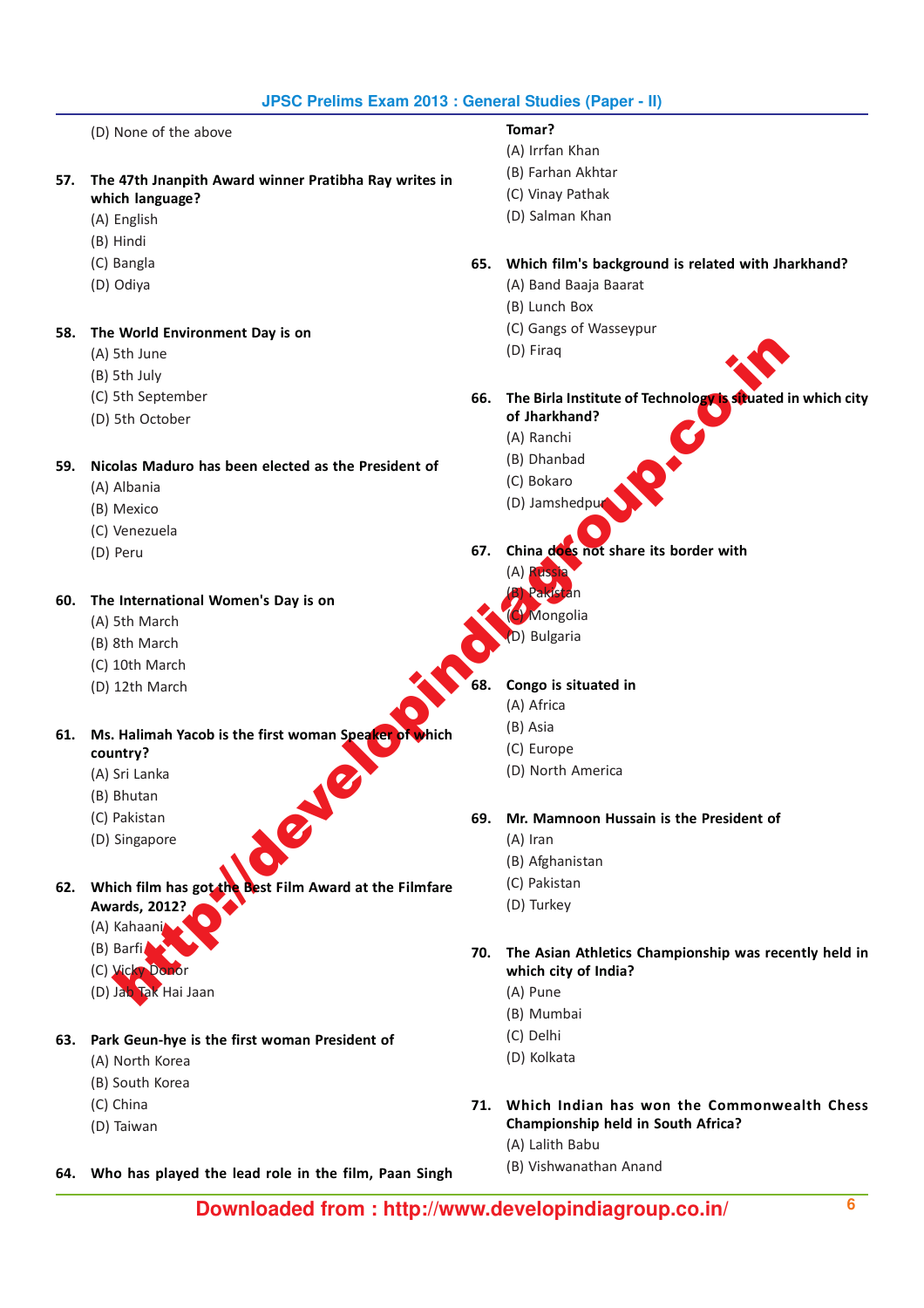- (C) Abhijeet Gupta
- (D) Dibyendu Barua
- 72. Marion Bartoli, winner of the Women's Singles title of Wimbledon, 2013, belongs to which country?
	- (A) France
	- (B) Germany
	- (C) Austria
	- (D) Holland

73. Who is not the member of BRICS?

- (A) Bhutan
- (B) Russia
- (C) India
- (D) China

74. The 16th NAM Summit was held in

- (A) Sharm-el-Sheikh
- (B) Tehran
- (C) Islamabad
- (D) Singapore

75. The Rajiv Gandhi Khel Ratna Award, 2012 has been given to Vijay Kumar. He belongs to which game?

- (A) Chess
- (B) Badminton
- (C) Shooting
- (D) Wrestling
- 76. Who has won the title of Femina Miss India, 2013?
	- (A) Poonam Dhillon
	- (B) Navneet Kaur Dhillon
	- (C) Manjeet Kaur
	- (D) Dilshad Kaur
- o is not the member of BRIGS?<br>
Shutan<br>
Russia<br>
Russia<br>
Russia<br>
Contained Contained (C) Australia<br>
Sharmel-Sheikh<br>
MM Summit was held in<br>
Sharmel-Sheikh<br>
MM Summit was held in<br>
Sharmel-Sheikh<br>
Sharmel-Sheikh<br>
Sharmel-Sheikh 77. The prestigious BAFTA Award for the Best Actor in a leading role has been won by
	- (A) Daniel Day-Lewis
	- (B) Christopher Waltz
	- (C) Anne
	- (D) Nana Patekar
- 78. Who has got the prestigious Mahatma Gandhi International Award for Peace and Reconciliation?
	- (A) Sandip Pandey
	- (B) Dalai Lama
	- (C) Yoshinori Ohsumi
	- (D) Rashid Ali
- 79. Santosh Trophy is related with which game?
	- (A) Hockey
	- (B) Badminton
	- (C) Football
	- (D) Table Tennis
- 80. Which country has won the Sultan Azlan Shah Hockey Tournament, 2013?
	- (A) India
	- (B) Pakistan
	- (C) Australia
	- (D) Holland
	-

## 81. UNSC stands for

- (A) United Nations Social Council
- (B) United Nations Security Council
- (C) United Nations Scientific Council
- (D) United Nations Secular Council
- 82. The American President Barack Obama belongs to which
	- party? (A) Republican Party
	- (B) Democratic Party
	- (C) Liberal Party
	- (D) Social Democratic Party
- 83. In which country, Port Gwadar is located?
	- (A) Iran
		- (B) Pakistan
		- (C) India
		- (D) Sri Lanka
- 84. Who has got the Best Director Award in 60th National Film Awards function?
	- (A) Tigmanshu Dhulia
	- (B) Vikram Gokhale
	- (C) Sujoy Ghosh
	- (D) Pooja Bhatt

85. Zubin Mehta's concert of 2013 was held in

- (A) Kashmir
- (B) Jharkhand
- (C) Tamil Nadu
- (D) Delhi
- 86. Nanda Devi is situated in
	- (A) Himachal Pradesh